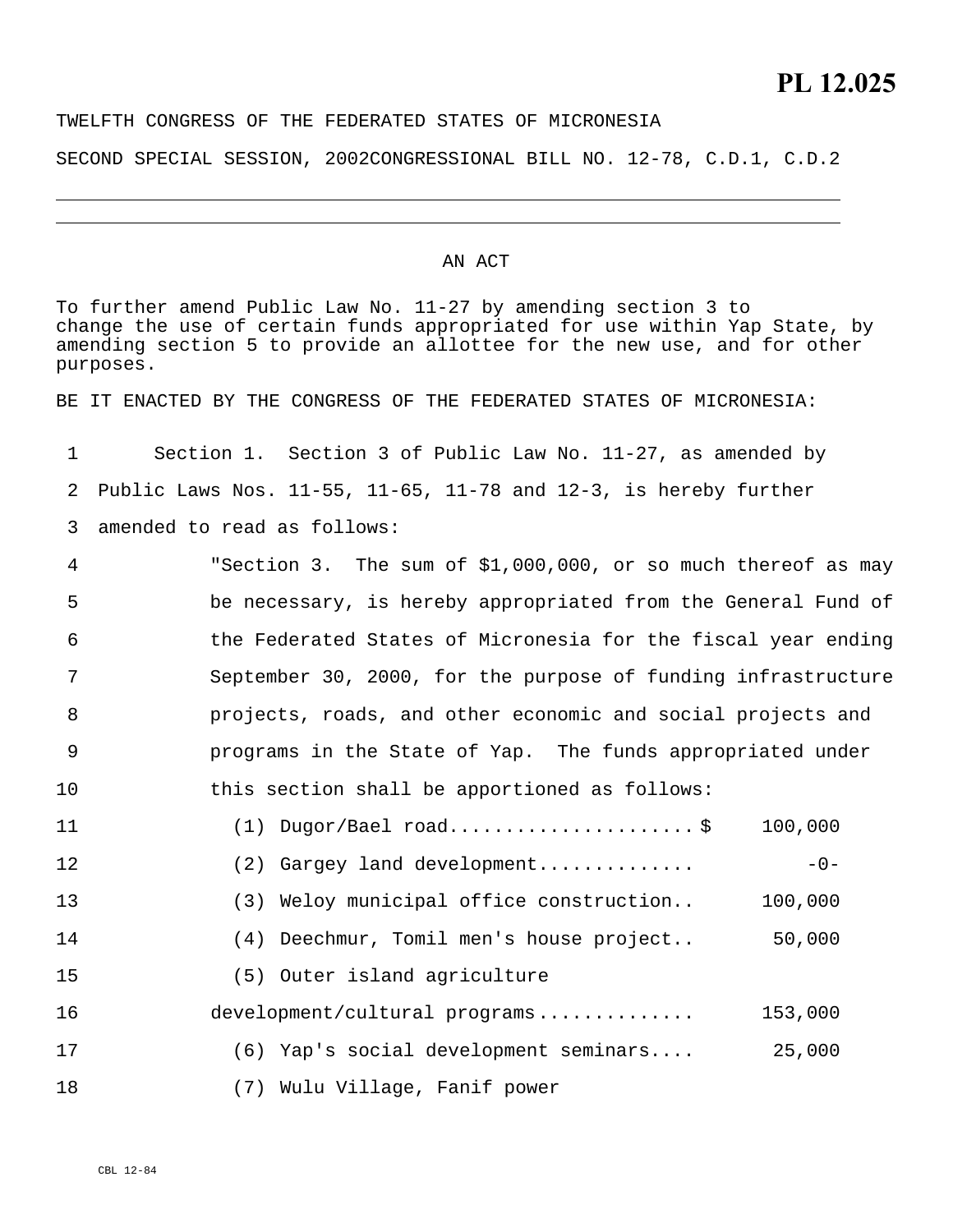| 1  | and road extension \$                      | 25,000  |
|----|--------------------------------------------|---------|
| 2  | (8) Atliw women's community project        | 20,000  |
| 3  | (9) Rumuu lothog men's house project       | 50,000  |
| 4  | (10) V6AI equipment purchase               | 80,000  |
| 5  | (11) Outer island infrastructure           |         |
| 6  | development projects including projects    |         |
| 7  | for outer island communities on Yap        |         |
| 8  | proper (matching funds) PROVIDED THAT      |         |
| 9  | the Department of Finance and              |         |
| 10 | Administration shall allot only            |         |
| 11 | \$50,000 of these funds until such time    |         |
| 12 | as the full amount is available            |         |
| 13 | through recovery of funds previously       |         |
| 14 | allotted in error                          | 270,000 |
| 15 | (12) Yap Delegation Office including       |         |
| 16 | Delegation Office land lease               | 25,000  |
| 17 | (13) Beechial box-culvert bridge           | 30,000  |
| 18 | (14) Scholarship for Yapese for graduate   |         |
| 19 | school studies or studies in high-priority |         |
| 20 | fields, including aviation and civil       |         |
| 21 | engineering. Funds may be used             |         |
| 22 | for transportation expenses of student     |         |
| 23 | to or from place of study                  | 40,000  |
| 24 | (15) Okau village water service extension. | 5,000   |
| 25 | (16) Completion of Ngulu Women's House and |         |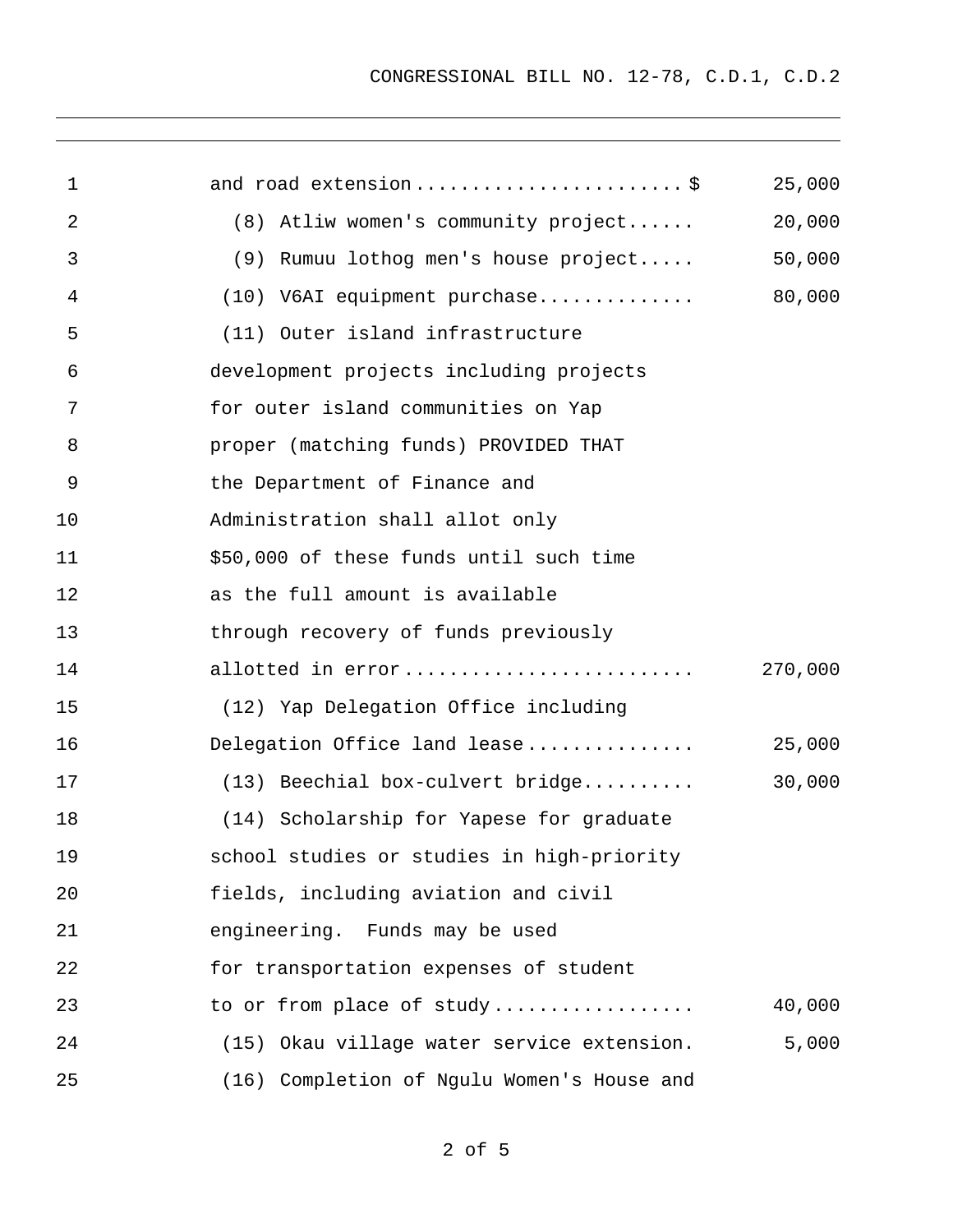| $\mathbf{1}$    | dispensary buildings\$<br>5,000                                              |
|-----------------|------------------------------------------------------------------------------|
| 2               | (17) Training and participation of Outer                                     |
| 3               | Island athletes in regional games and Outer                                  |
| 4               | 7,000<br>Island Youth Sports Programs                                        |
| 5               | (18) Travel and meeting expenses for                                         |
| 6               | Delegation to visit the Outer Islands of Yap                                 |
| 7               | 15,000"                                                                      |
| 8               | Section 2. Section 5 of Public Law No. 11-27, as amended by                  |
| 9               | Public Laws Nos. $11-39$ , $11-59$ , $11-65$ and $11-78$ , is hereby further |
| 10 <sub>1</sub> | amended to read as follows:                                                  |
| 11              | "Section 5. Allotment and management of funds and lapse                      |
| 12              | date.                                                                        |
| 13              | (1) All funds appropriated by this act shall be allotted,                    |
| 14              | managed, administered, and accounted for in accordance with                  |
| 15              | applicable law, including, but not limited to, the Financial                 |
| 16              | Management Act of 1979. The allottee of the funds                            |
| 17              | appropriated by section 1 of this act shall be the Executive                 |
| 18              | Director of the Chuuk State Commission on Improvement                        |
| 19              | Projects, or his designee. The allottee of the funds                         |
| 20              | appropriated by subsection (1), subsections (3) through                      |
| 21              | $(10)$ , subsection $(13)$ and subsections $(15)$ through $(17)$ of          |
| 22              | section 3 of this act shall be the Governor of the State of                  |
| 23              | The allottee of the funds appropriated by subsections<br>Yap.                |
| 24              | (2) and (11) of section 3 of this act shall be the Secretary                 |
| 25              | of the Department of Transportation, Communication and                       |

3 of 5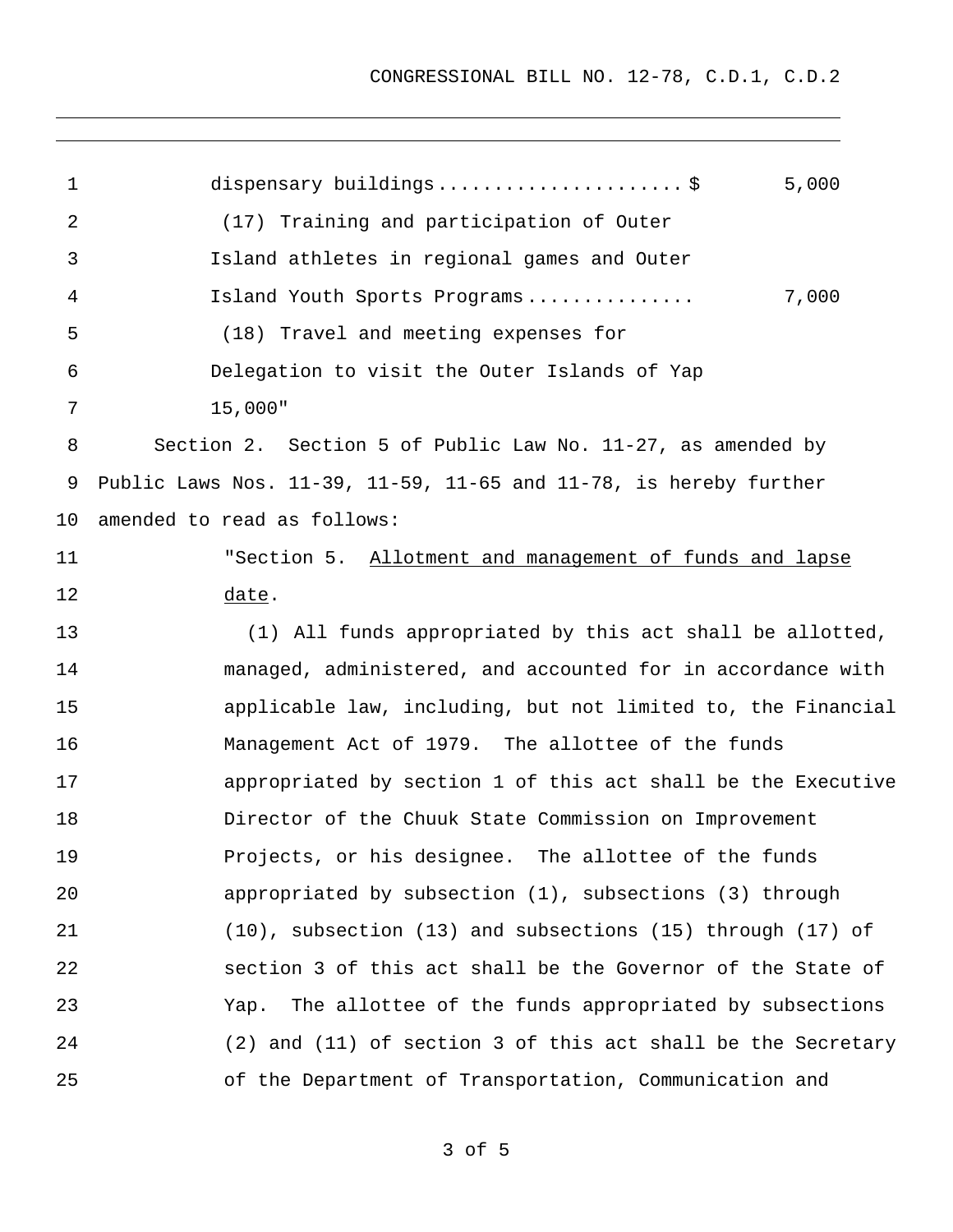1 2 3 4 5 6 7 8 9 10 11 12 13 14 15 16 17 18 19 Infrastructure. The allottee of the funds appropriated under subsections (12) and (18) of section 3 of this act shall be the Speaker of the Congress of the Federated States of Micronesia. The allottee of the funds appropriated by subsection (1) and subsection  $(3)(a)$ ,  $(3)(b)$  and  $(3)(d)$  of section 4 of this act shall be the Governor of Kosrae State. The allottee of the funds appropriated by subsection  $(3)(c)$ of section 4 of this act shall be the Chairman of the Coordination Committee of the Kosrae State 2000 Summer Youth Conference. The allottee of the funds appropriated by subsection (2) of section 4 of this act shall be the mayors of the respective municipalities. The allottee of all other funds appropriated by this act shall be the President of the Federated States of Micronesia or the President's designee. The allottees shall be responsible for ensuring that these funds, or so much thereof as may be necessary, are used solely for the purpose specified in this act, and that no obligations are incurred in excess of the sum appropriated. (2) The authority of the allottees to obligate funds

20

appropriated by this act shall not lapse."

21 22 23 Section 3. This act shall become law upon approval by the President of the Federated States of Micronesia or upon its becoming law without such approval.

24

25